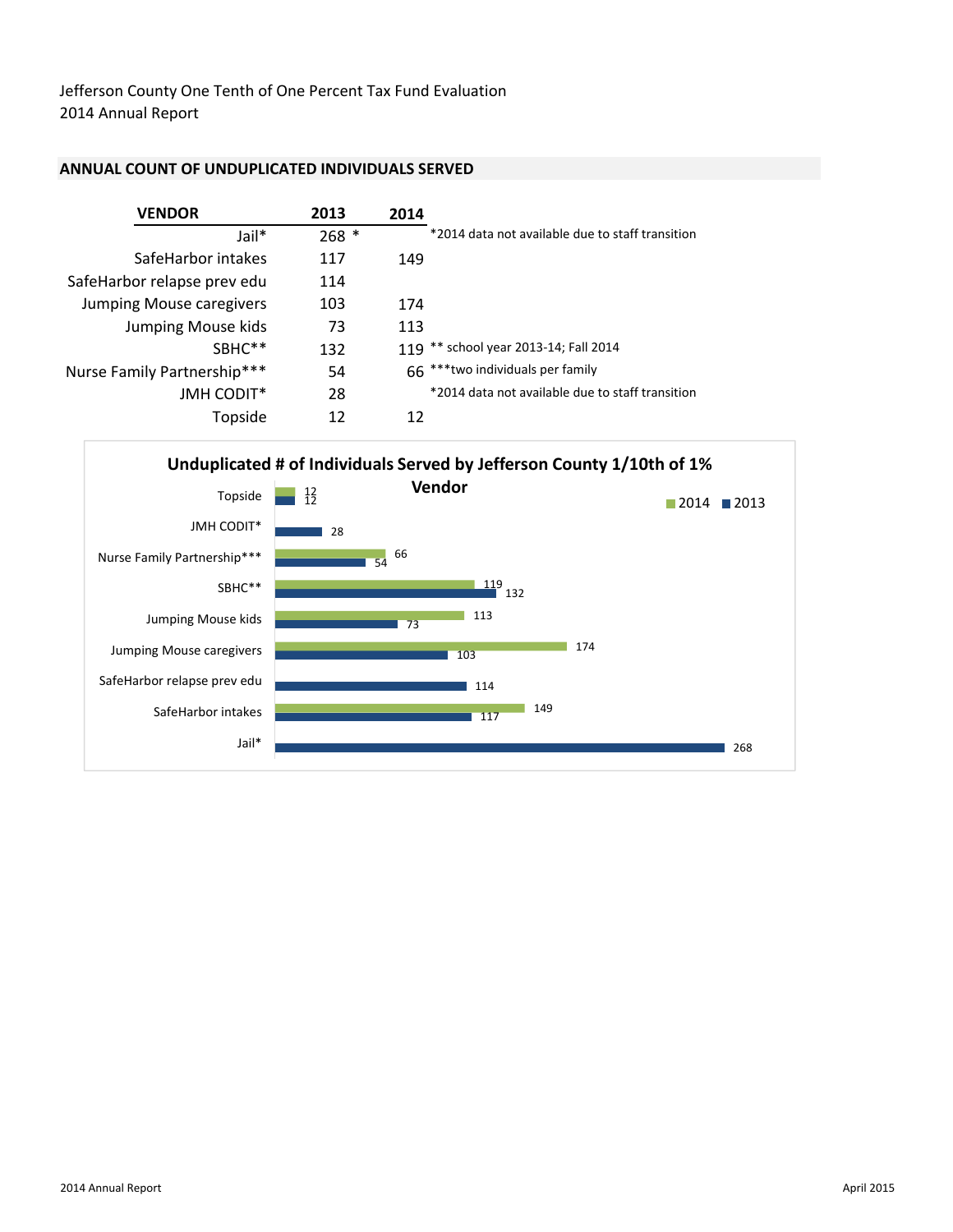| Jefferson County 1/10th of 1% for Mental Health & Substance Abuse |                                  |     |     |  |  |  |
|-------------------------------------------------------------------|----------------------------------|-----|-----|--|--|--|
| <b>Evaluation Data: Jefferson County Jail</b>                     | Unduplicated individuals served: | 268 | unk |  |  |  |
|                                                                   |                                  |     |     |  |  |  |

Program Description: One registered nurse assesses subjects booked into jail for substance abuse and/or withdrawal and mental health conditions. Nurse actively recruits substance abuse inmates to participate in Relapse Prevention Education (RPE) and co-facilitates two weekly RPE classes. Nurse provides assessment, early intervention, and follow-up for inmates with substance dependencies and/or mental health issues, including education and public health interventions; makes referrals to Jefferson Mental Health and the Jail Medical Provider, coordinates care with Safe Harbor and Drug Court, and assists with inmate placement into treatment programs.



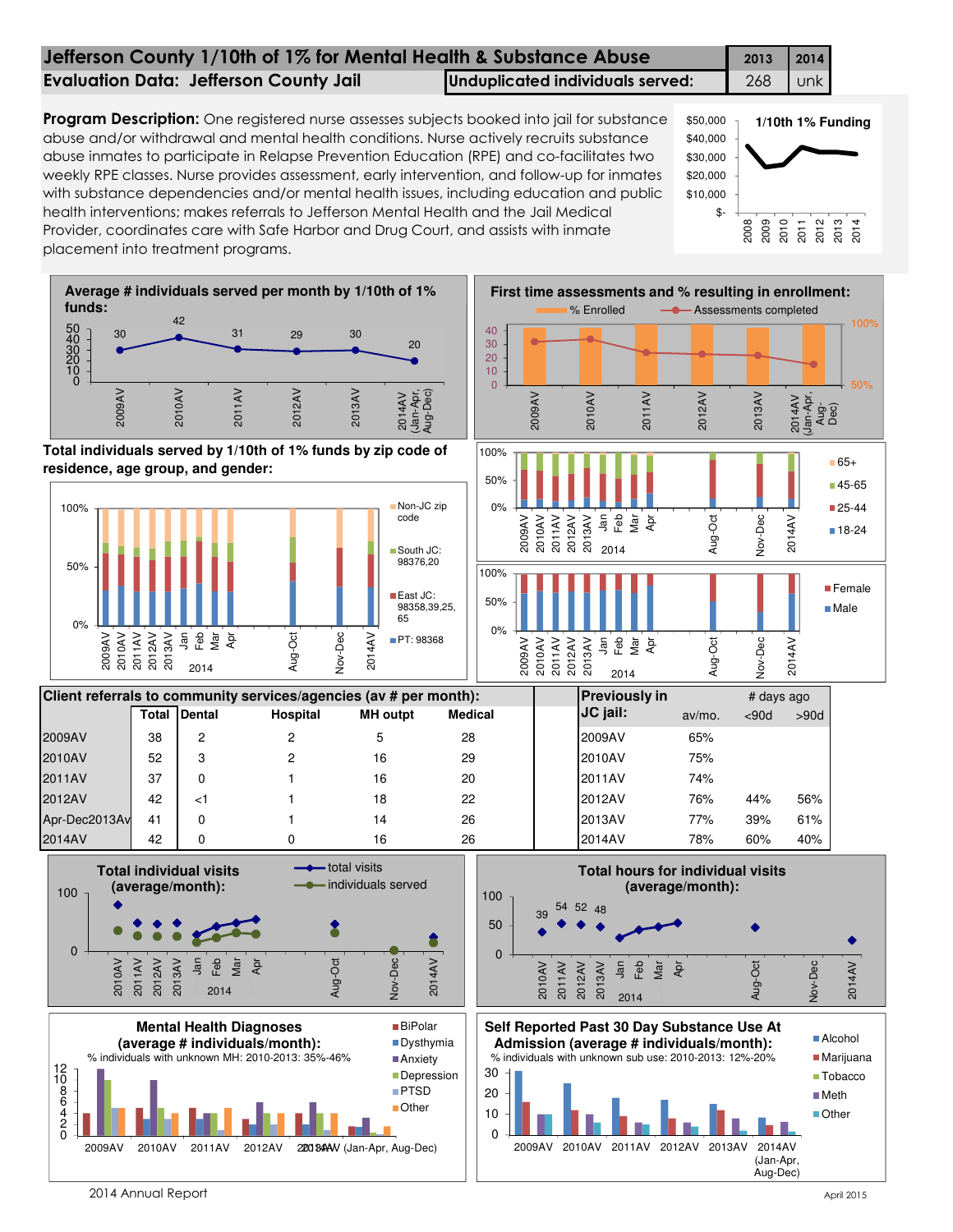

# Jefferson County 1/10th of 1% for Mental Health & Substance Abuse 2013 2014

**Program Description:** Our CODIT program, run in concert with Safe Harbor, provides

Abuse/Dependence and Mental Health Disorders. These services, along with

Jefferson Mental Health Services, CODIT Program

direct individual and group services to clients with both Substance

Evaluation Data: Unduplicated individuals served: 28 UNK

 \$40,000 \$80,000 \$120,000 \$160,000

**1/10th 1% Funding**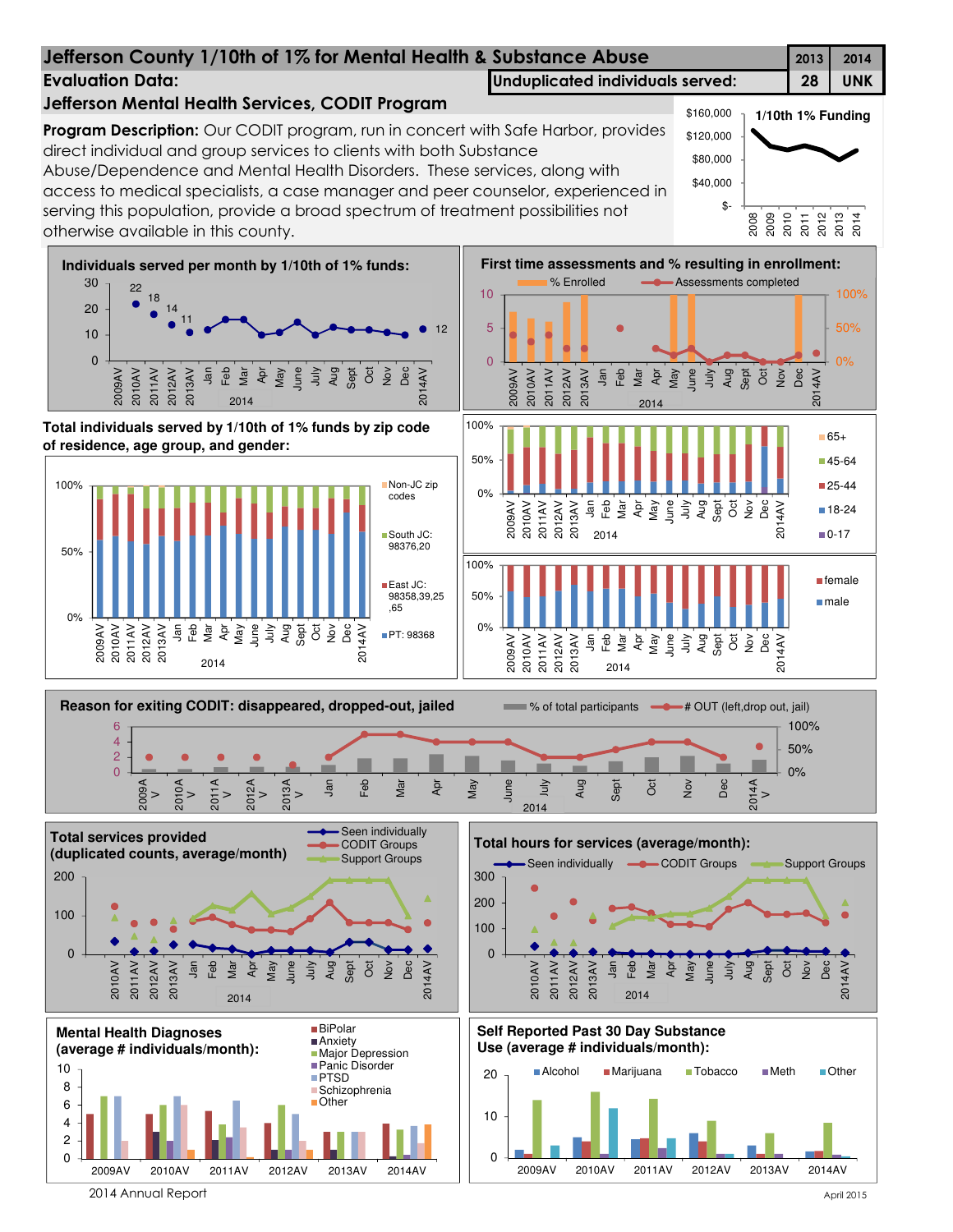### Evaluation Data: Jumping Mouse Children's Center Jefferson County 1/10th of 1% for Mental Health & Substance Abuse

**Program Description:** This funding provides services to traumatized children whose care is otherwise uncompensated, specifically to those who have been directly impacted by a parent's substance abuse and/or mental illness. With these funds, we are reaching some of the most at-risk members of our community, preventing substance abuse and mental health problems before they begin.

Data reporting changed in 2012 to reflect eligible clients similar to reporting by NFP. Note that in 2011, 1/10th of 1% funds were exhausted by July, by Aug in 2012, and by Nov in 2013.

**# Individuals Served:**  # caregivers Note: 1/10th of 1% funds 10 clients # eligible children % Enrolled  $\longrightarrow$  Inquiries completed 80 20 100% 60 40 10 50% Г 20  $\overline{0}$  $\overline{0}$ 0% 2011/ month 2012/ month 2013/ month 2014/month 2011/ month 2012/ month 2013/ month 2014/month **Average:** Jan-July 2011 Jan-Aug 2012 2013 2014 % of eligible clients covered by 1/10th funds 32% 24% 24% 20% 19%

**Individuals served by 1/10th of 1% funds by zip code of residence, age group, and gender:**

Cost per eligible client not covered by insurance  $\frac{72}{66}$  66% 71% 80%







**Individuals Served**

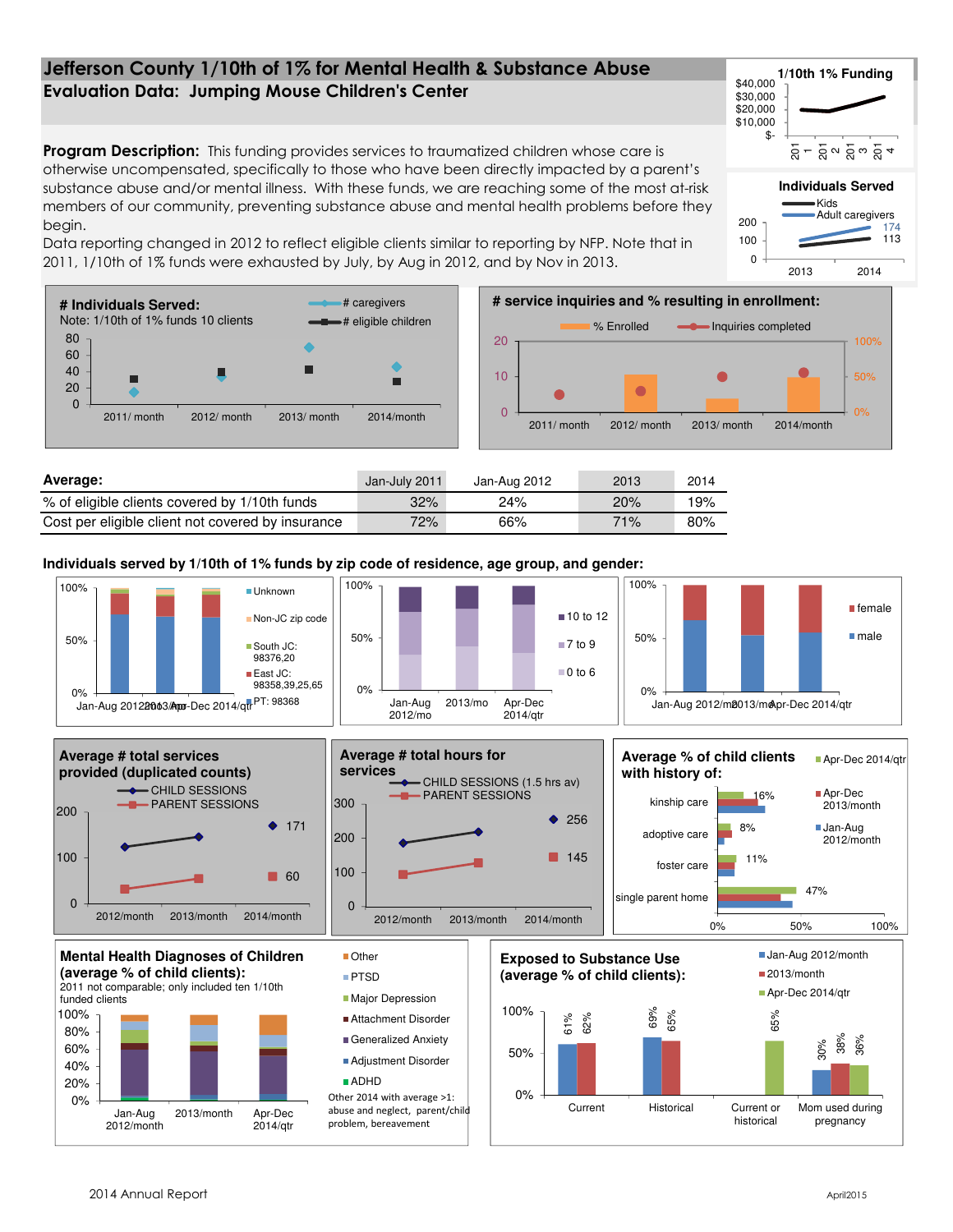# Jefferson County 1/10th of 1% for Mental Health & Substance Abuse **2013 2014** Evaluation Data: Nurse Family Partnership, **Unduplicated families served:** 27 | 33

# Jefferson County Public Health

Program Description: Serves low-income first time pregnant mothers with social/health indicators that will increase the risk of poor outcomes for mother and infant. The majority of participants either have a recent personal history of substance use and/or mental illness or these risks currently or historically in the immediate family environment. Nurse treats the mother using behavior change theory and motivational interviewing for quitting substances, preventing relapse, treating mental illness, and



addressing intergenerational patterns within the family system. NFP is an evidence based prevention program and JCPH collects extensive data to be confident in the quality and fidelity of services thus assuring the community that our families will have similar positive, long term outcomes as seen in the research trials.

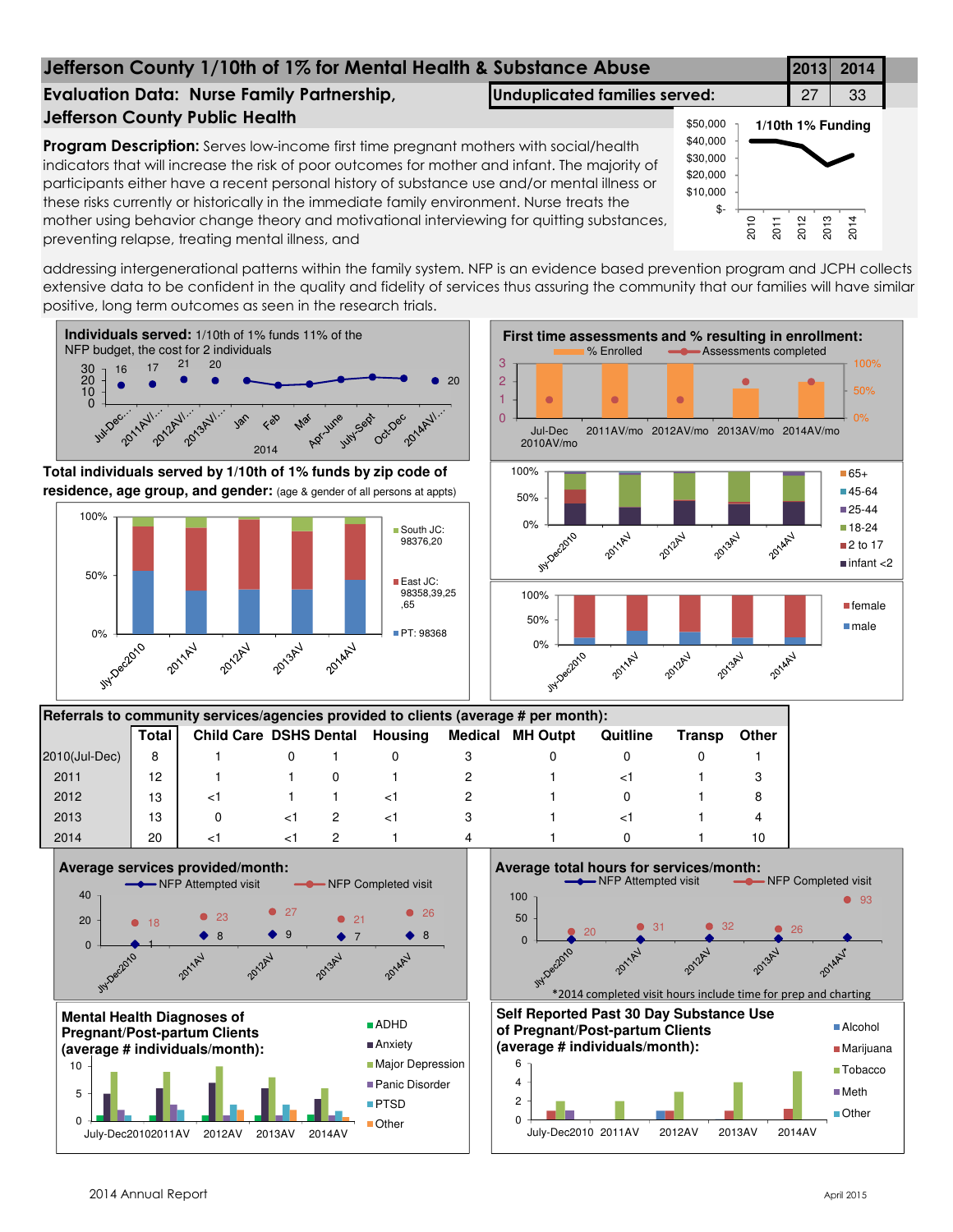## Jefferson County 1/10th of 1% for Mental Health & Substance Abuse

Evaluation Data: Intake Support at Safe Harbor and Beacon of Hope, Inc.

Note: Funding and program description represent all 1/10th 1% funded Safe Harbor programs; data represent intakes and Relapse Prevention.

Program Description: Full time Chemical Dependency Counselor for the CODIT program to provide assessments, treatment, individuals, treatment planning, staffing, and reviews. Two Relapse Prevention Education groups/week at Jefferson County Jail facilitated by Safe Harbor CDP/CDPT. Drug/Alcohol assessments for individuals in the community as well as individuals incarcerated at Jefferson County Jail. Participation in District, Family Therapeutic, Topside (youth), Mental Health and Drug Court. Data entry into the WA DBHR database of assessments, admits, treatment participation (including groups, individuals, urinalysis), and discharges. Treatment for Jefferson residents with no other means of payment.







200

INTAKE: Process led by admin staff, review of new client paperwork, requests for necessary records, appointment scheduling and data entry.



**Total individuals served by 1/10th of 1% funds by zip code of residence, age group, and gender:**







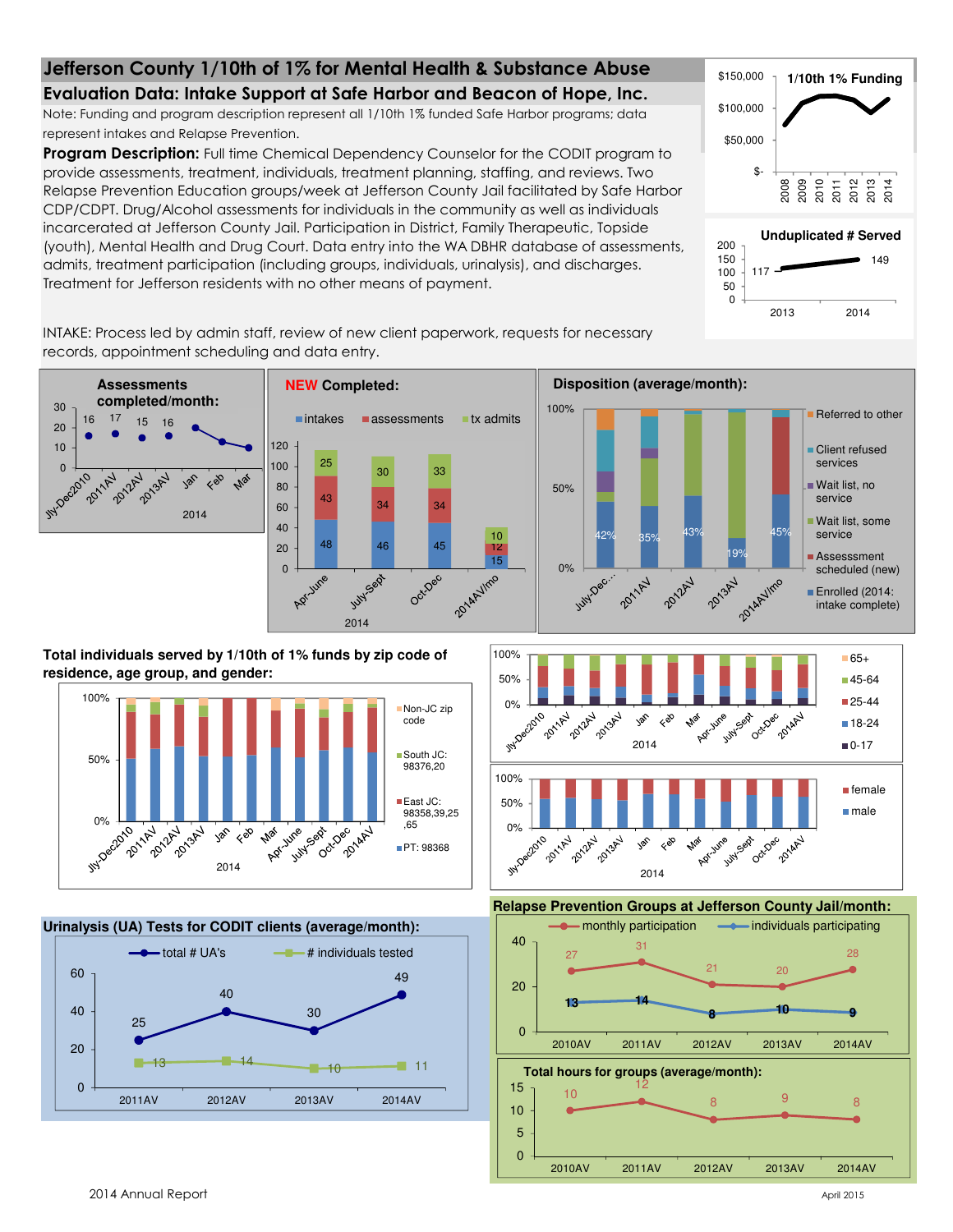## Jefferson County 1/10th of 1% for Mental Health & Substance AbuseEvaluation Data: School Based Health Clinic, Jefferson Mental Health

Program Description: JMHS has three mental health professionals providing direct service on site to students and their families in the Port Townsend, Chimacum, and Quilcene School Districts. Consultations with school staff and other agencies are also provided for the students engaged in the program. Easy access to experienced professionals with no financial burden to the family is the intention and has proven its worth in high levels of participation at all three sites.

| \$80,000 | 1/10th 1% Funding |      |      |      |      |      |      |  |  |  |  |  |  |
|----------|-------------------|------|------|------|------|------|------|--|--|--|--|--|--|
| \$60,000 |                   |      |      |      |      |      |      |  |  |  |  |  |  |
| \$40,000 |                   |      |      |      |      |      |      |  |  |  |  |  |  |
| \$20,000 |                   |      |      |      |      |      |      |  |  |  |  |  |  |
| \$       |                   |      |      |      |      |      |      |  |  |  |  |  |  |
|          | 2008              | 2009 | 2010 | 2011 | 2012 | 2013 | 2014 |  |  |  |  |  |  |

|                | Unduplicated Individuals: |      |      |              |     | <b>Total Visits:</b> |      |    | <b>Average # Visits:</b> |                | Range in # Visits: |          |        |  |
|----------------|---------------------------|------|------|--------------|-----|----------------------|------|----|--------------------------|----------------|--------------------|----------|--------|--|
|                | PT                        | Chim | Quil | <b>Total</b> | PT  | Chim                 | Quil | PT | Chim                     | Quil           | PT                 | Chim     | Quil   |  |
| 9/2010-6/2011  | 54                        | 86   | 19   | 159          | 245 | 517                  | 318  | 4  | 6                        | 16             | $1 - 17$           | $1 - 33$ | 1-46   |  |
| 9/2011-6/2012  | 66                        | 44   | 27   | 137          | 229 | 141                  | 372  | 3  | 3                        | 14             | $-20$              | $1-23$   | 1-42   |  |
| 9/2012-6/2013  | 57                        | 62   | 24   | 143          | 303 | 386                  | 347  | 5  | 6                        | 14             | $-21$              | 1-26     | $1-48$ |  |
| 9/2013-6/2014  | 50                        | 58   | 24   | 132          | 282 | 350                  | 244  | 6  | 6                        | 10             | $-23$              | $1 - 36$ | 1-27   |  |
| 9/2014-12/2014 | 55                        | 46   | 19   | 120          | 293 | 182                  | 83   | 4  |                          | $\overline{4}$ | -18                | 1-16     | 1-12   |  |

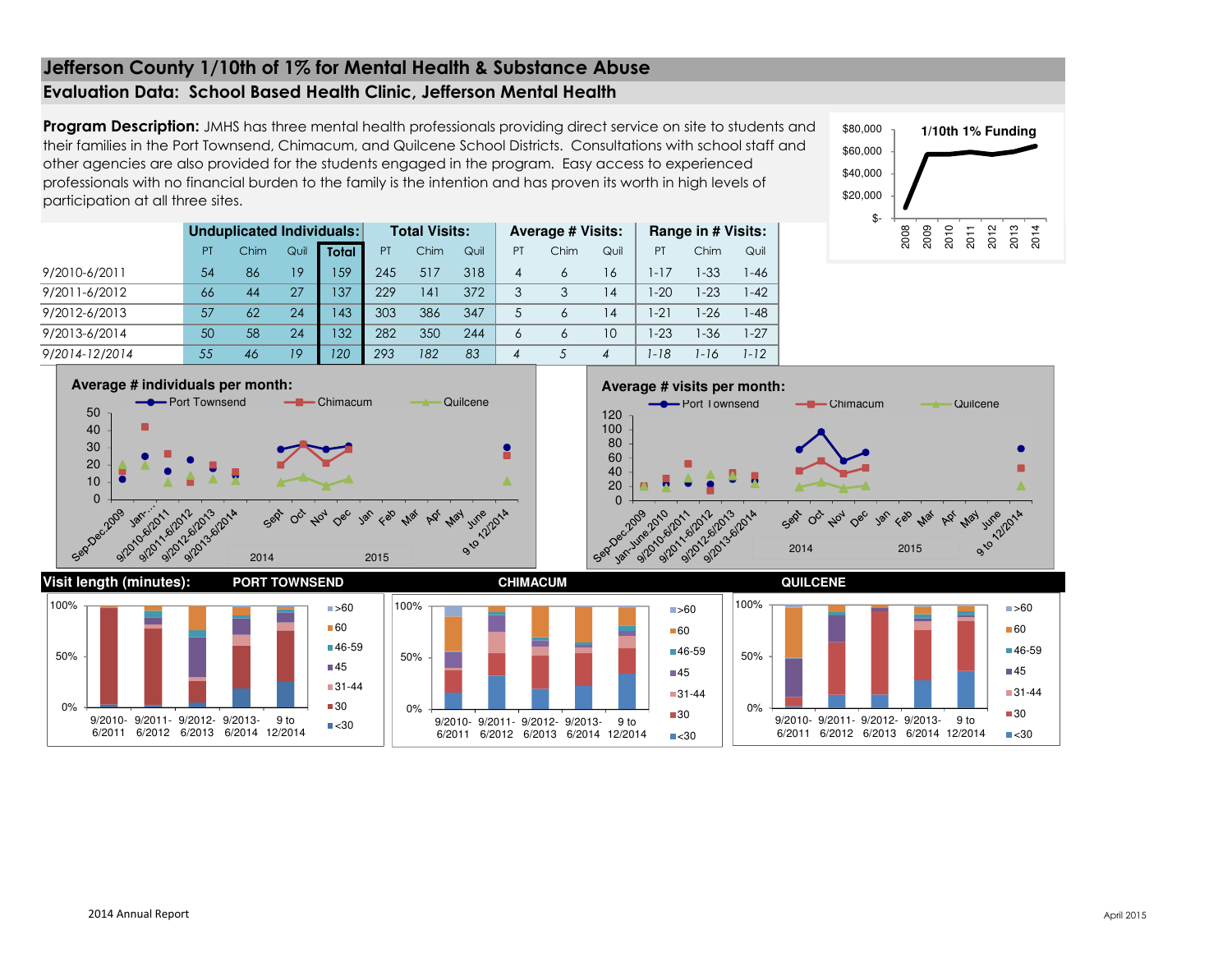# Jefferson County 1/10th of 1% for Mental Health & Substance Abuse

## Evaluation Data: School Based Health Clinic, Jefferson Mental Health

| Of all visits per school year, top five reasons for visits are ranked for each school year: |                      |                   |                      |                      |                            |  |                      |                   |                      |                      |                   |  |                   |                   |                      |                      |                            |  |  |
|---------------------------------------------------------------------------------------------|----------------------|-------------------|----------------------|----------------------|----------------------------|--|----------------------|-------------------|----------------------|----------------------|-------------------|--|-------------------|-------------------|----------------------|----------------------|----------------------------|--|--|
|                                                                                             | <b>PORT TOWNSEND</b> |                   |                      |                      |                            |  | <b>CHIMACUM</b>      |                   |                      |                      |                   |  |                   | <b>QUILCENE</b>   |                      |                      |                            |  |  |
|                                                                                             | 9/2010-<br>6/2011    | 9/2011-<br>6/2012 | $9/2012 -$<br>6/2013 | $9/2013 -$<br>6/2014 | 6 <sub>to</sub><br>12/2014 |  | $9/2010 -$<br>6/2011 | 9/2011-<br>6/2012 | $9/2012 -$<br>6/2013 | $9/2013 -$<br>6/2014 | $6$ to<br>12/2014 |  | 9/2010-<br>6/2011 | 9/2011-<br>6/2012 | $9/2012 -$<br>6/2013 | $9/2013 -$<br>6/2014 | 6 <sub>to</sub><br>12/2014 |  |  |
| alcohol/drug                                                                                |                      |                   |                      |                      |                            |  |                      |                   |                      |                      |                   |  | 3rd               |                   |                      |                      |                            |  |  |
| anger mgmt                                                                                  |                      |                   |                      |                      |                            |  | 5th                  |                   |                      |                      |                   |  |                   |                   |                      | 4th                  | 5th                        |  |  |
| anxiety                                                                                     |                      |                   | 5th                  | 3rd                  | 2nd                        |  |                      | 5th               |                      |                      | 3rd               |  |                   |                   |                      | 2nd                  | 5th                        |  |  |
| court diversion                                                                             |                      |                   |                      |                      |                            |  |                      |                   |                      |                      |                   |  |                   |                   | 4th                  | 5th                  |                            |  |  |
| depression                                                                                  |                      | 3rd               |                      | 2 <sub>nd</sub>      | 3rd                        |  | 5th                  |                   |                      |                      |                   |  |                   |                   |                      |                      |                            |  |  |
| family problems 1st                                                                         |                      | 1st               | 1st                  | 1st                  | 1st                        |  | 1st                  | 1st               | 1st                  | 1st                  | 1st               |  | 2nd               | 2nd               | 1st                  | 1st                  | 3rd                        |  |  |
| future 4th                                                                                  |                      |                   |                      |                      |                            |  |                      |                   |                      |                      |                   |  | 4th               | 5th               |                      |                      |                            |  |  |
| grief                                                                                       |                      |                   |                      | 5th                  |                            |  | 3rd                  |                   |                      |                      |                   |  |                   |                   | 4th                  |                      | 5th                        |  |  |
| mental health                                                                               |                      |                   |                      |                      | 5th                        |  | 4th                  |                   | 4th                  |                      |                   |  |                   |                   |                      |                      | 4th                        |  |  |
| relationships 2nd                                                                           |                      | 2nd               | 2nd                  | 4th                  |                            |  | 2nd                  | 2nd               | 2nd                  | 2 <sub>nd</sub>      | 2nd               |  | 1st               | 3rd               |                      | 3rd                  | 2nd                        |  |  |
| school 5th                                                                                  |                      | 5th               | 4th                  |                      | 4th                        |  |                      | 4th               | 3rd                  | 4th                  | 4th               |  | 5th               | 4th               | 2nd                  |                      |                            |  |  |
| self-esteem 3rd                                                                             |                      |                   | 3rd                  | 5th                  |                            |  |                      |                   | 5th                  | 5th                  | 5th               |  | 3rd               | 1st               | 3rd                  |                      |                            |  |  |
| stress 3rd                                                                                  |                      | 4th               |                      |                      |                            |  |                      | 3rd               |                      | 3rd                  |                   |  |                   |                   | 5th                  |                      | 1st                        |  |  |

#### **Unduplicated individuals grade and gender:**

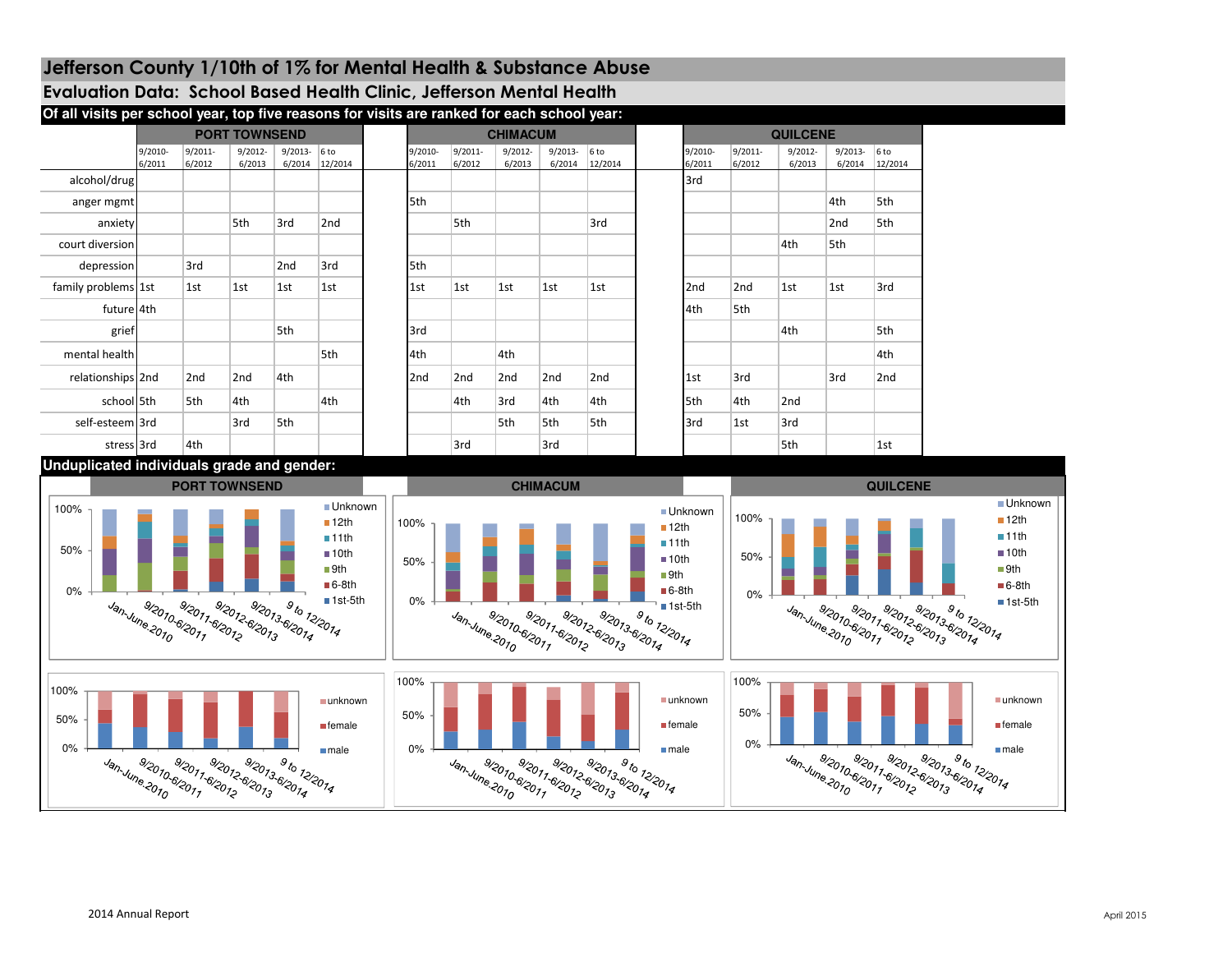